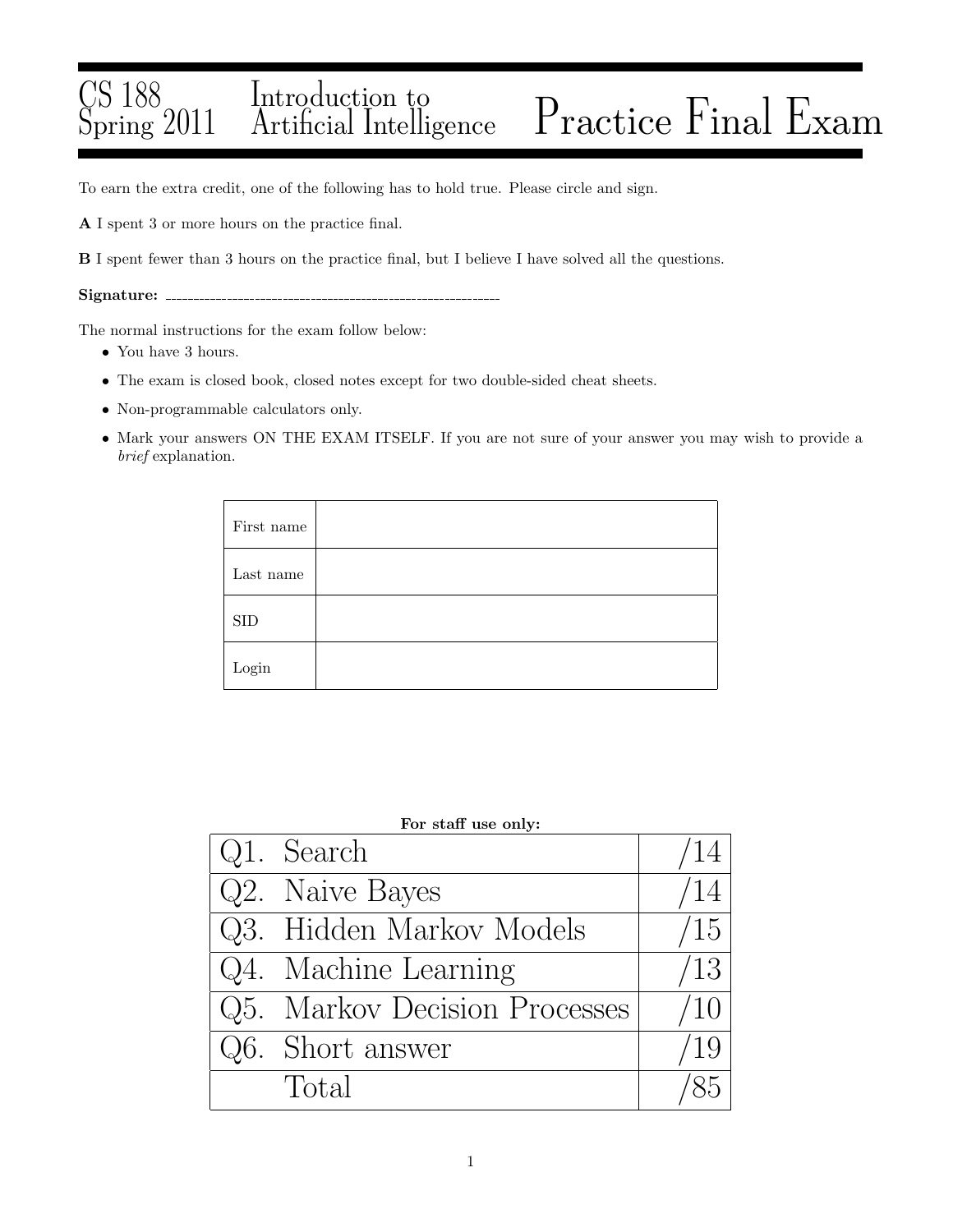# Q1. [14 pts] Search

For the following questions, please choose the best answer (only one answer per question). Assume a finite search space.

(a) [2 pts] Depth-first search can be made to return the same solution as breadth-first search using:

- (i) Iterative Deepening
- (ii) A closed list/list of nodes that have been expanded
- (iii) A heuristic function
- (iv) This is not possible

(b) [2 pts] A∗ search can be made to perform a breadth-first search by setting (fill in correct values):

- 1. for all nodes, heuristic  $=$
- 2. for all nodes, edgecost  $=$

(c) [2 pts] You run A<sup>∗</sup> search using a heuristic function which you know to be admissible and consistent. Your friend claims he has a search algorithm that is guaranteed to not expand more nodes than your algorithm (and in fact often expands far fewer in practice). He also tells you that his algorithm is guaranteed to find the optimal path.

Could the algorithm your friend claims to have exist? (circle one): yes no Explain:

- (d) [2 pts] Depth first search using a closed list/list of nodes that have been expanded is:
	- (i) Optimal (will find a shortest path to goal)
	- (ii) Complete (will find a path to goal if at least one exists)
	- (iii) Both optimal and complete
	- (iv) Neither optimal nor complete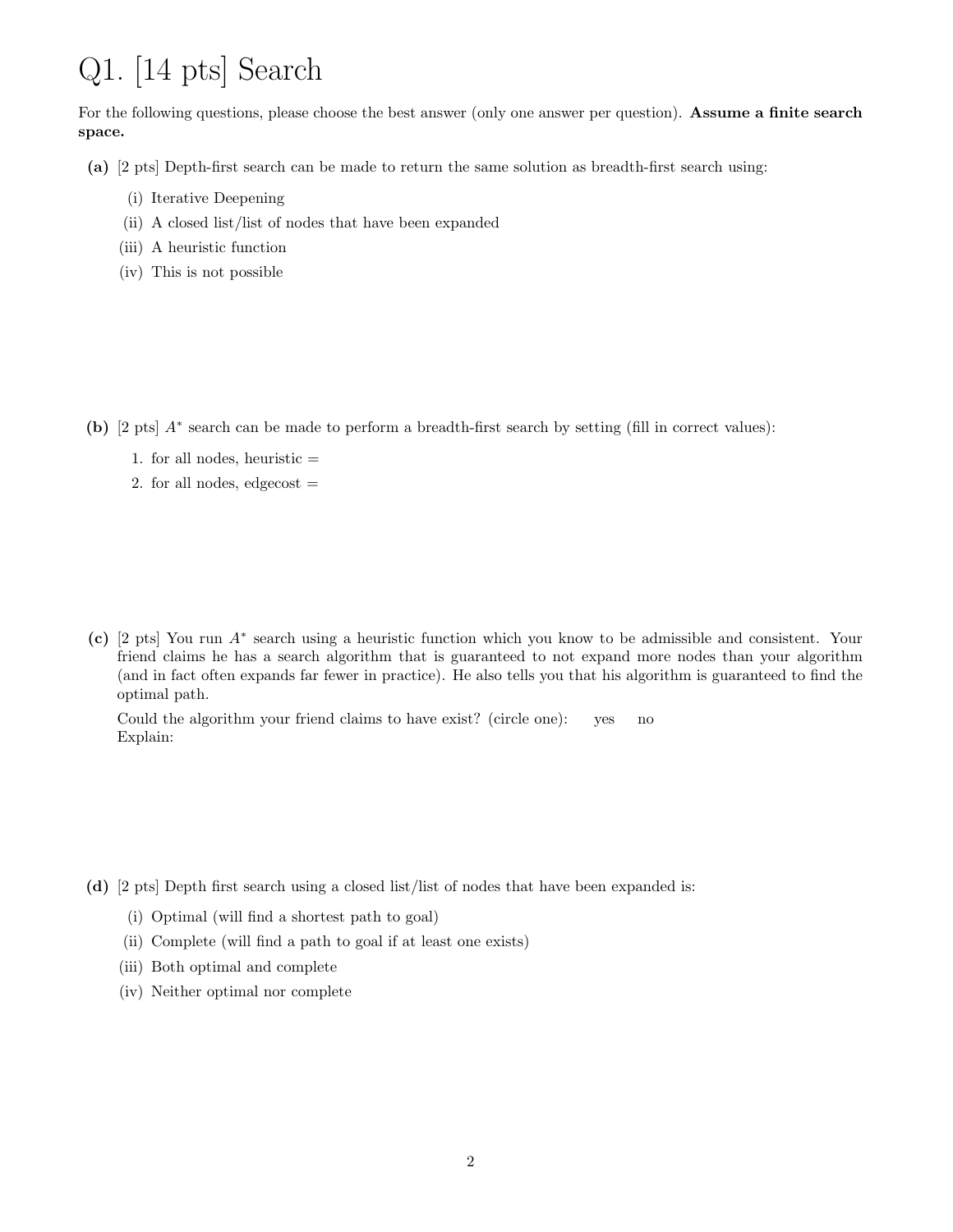Consider a grid, a portion of which is shown below:



You would like to search for paths in this grid. Unlike in Pacman, it is possible to move diagonally as well as horizontally and vertically. The distance between neighboring grid squares (horizontally or vertically) is 1, and the distance between diagonally adjacent grid squares is  $\sqrt{2}$ .

(e) [2 pts] Is the euclidean distance an admissible heuristic? The euclidean distance between two points  $(x_1, y_1)$ and  $(x_2, y_2)$  is  $\sqrt{(x_2 - x_1)^2 + (y_2 - y_1)^2}$ .

(f) [2 pts] The Manhattan distance is not an admissible heuristic. Can it be made admissible by adding weights to the x and y terms? The Manhattan distance between two points  $(x_1, y_1)$  and  $(x_2, y_2)$  is  $|x_2 - x_1| + |y_2 - y_1|$ . A weighted version with weights  $\alpha$  and  $\beta$  would be  $\alpha |x_2 - x_1| + \beta |y_2 - y_1|$ . Specify the (possibly empty) set of pairs of weights  $(\alpha, \beta)$  such that the weighted Manhattan distance is admissible.

(g) [2 pts] Is the  $L_{\infty}$  distance an admissible heuristic? The  $L_{\infty}$  distance between two points  $(x_1, y_1)$  and  $(x_2, y_2)$ is  $max(|x_2 - x_1|, |y_2 - y_1|)$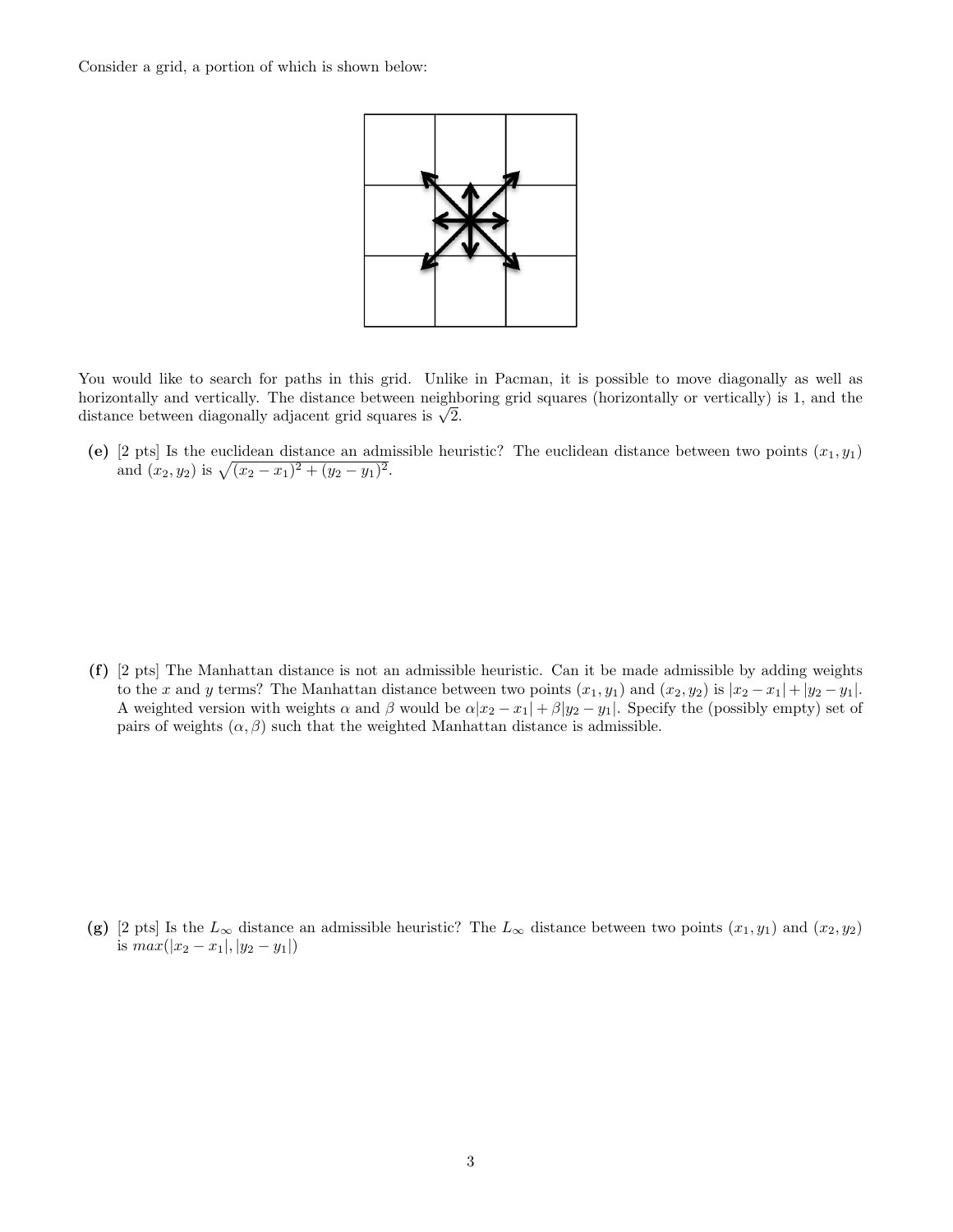## Q2. [14 pts] Naive Bayes

Your friend claims that he can write an effective Naive Bayes spam detector with only three features: the hour of the day that the email was received  $(H \in \{1, 2, ..., 24\})$ , whether it contains the word 'viagra'  $(W \in \{yes, no\})$ , and whether the email address of the sender is Known in his address book, Seen before in his inbox, or Unseen before  $(E \in \{K, S, U\}).$ 

(a) [3 pts] Flesh out the following information about this Bayes net:

Graph structure:

#### Parameters:

### Size of the set of parameters:

Suppose now that you labeled three of the emails in your mailbox to test this idea:

| spam or ham? | Н  |            | E |
|--------------|----|------------|---|
| spam         | 3  | <b>ves</b> | S |
| ham          | 14 | no         |   |
| ham          | 15 | no         |   |

(b) [2 pts] Use the three instances to estimate the maximum likelihood parameters.

(c) [2 pts] Using the maximum likelihood parameters, find the predicted class of a new datapoint with  $H = 3$ ,  $W = \text{no}, E = U.$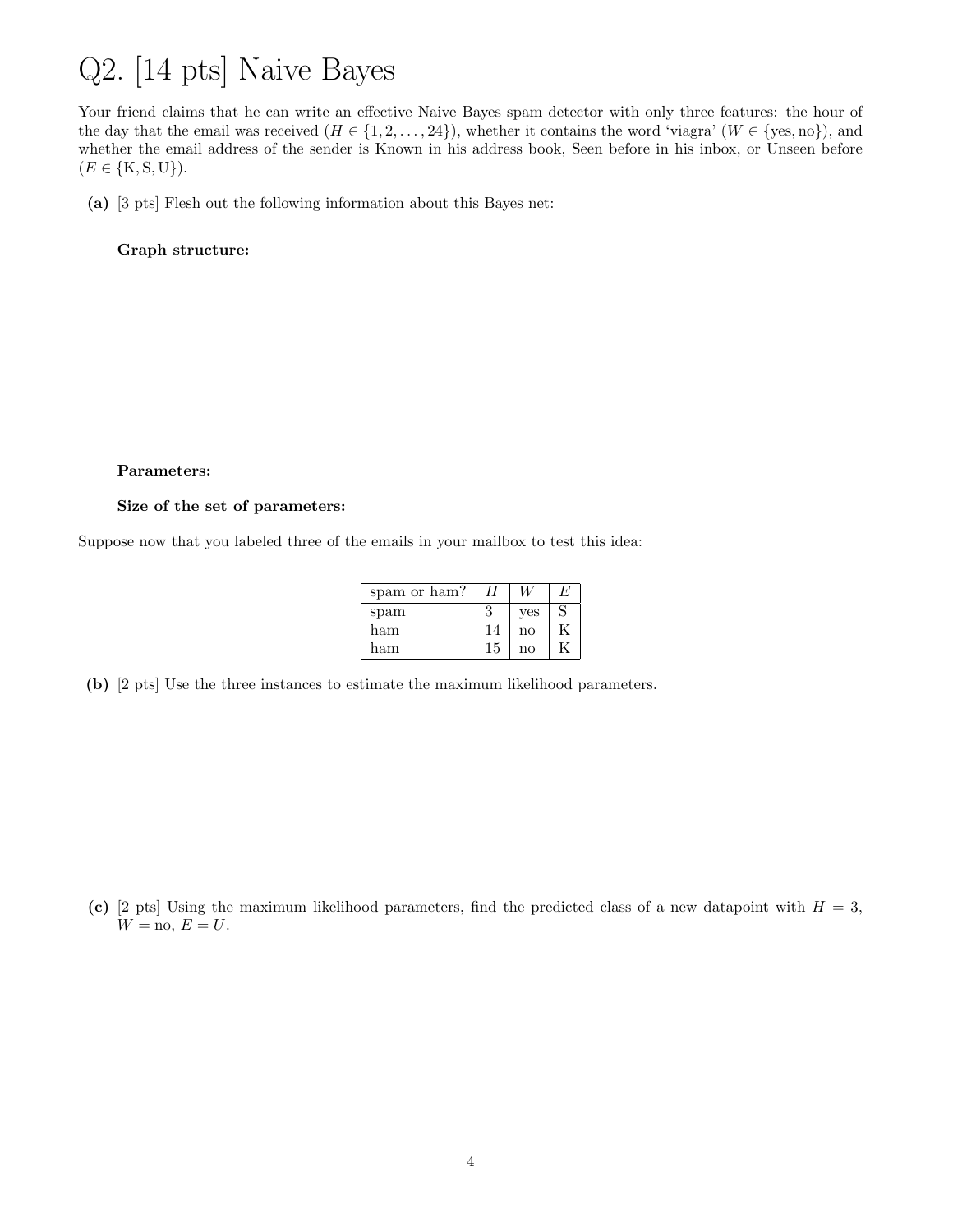(d) [4 pts] Now use the three training examples to estimate the parameters using Laplace smoothing and  $k = 2$ . Do not forget to smooth both the class prior parameters and the feature values parameters.

(e) [3 pts] You observe that you tend to receive spam emails in batches. In particular, if you receive one spam message, the next message is more likely to be a spam message as well. Explain a new graphical model which most naturally captures this phenomena.

### Graph structure:

Parameters:

Size of the set of parameters: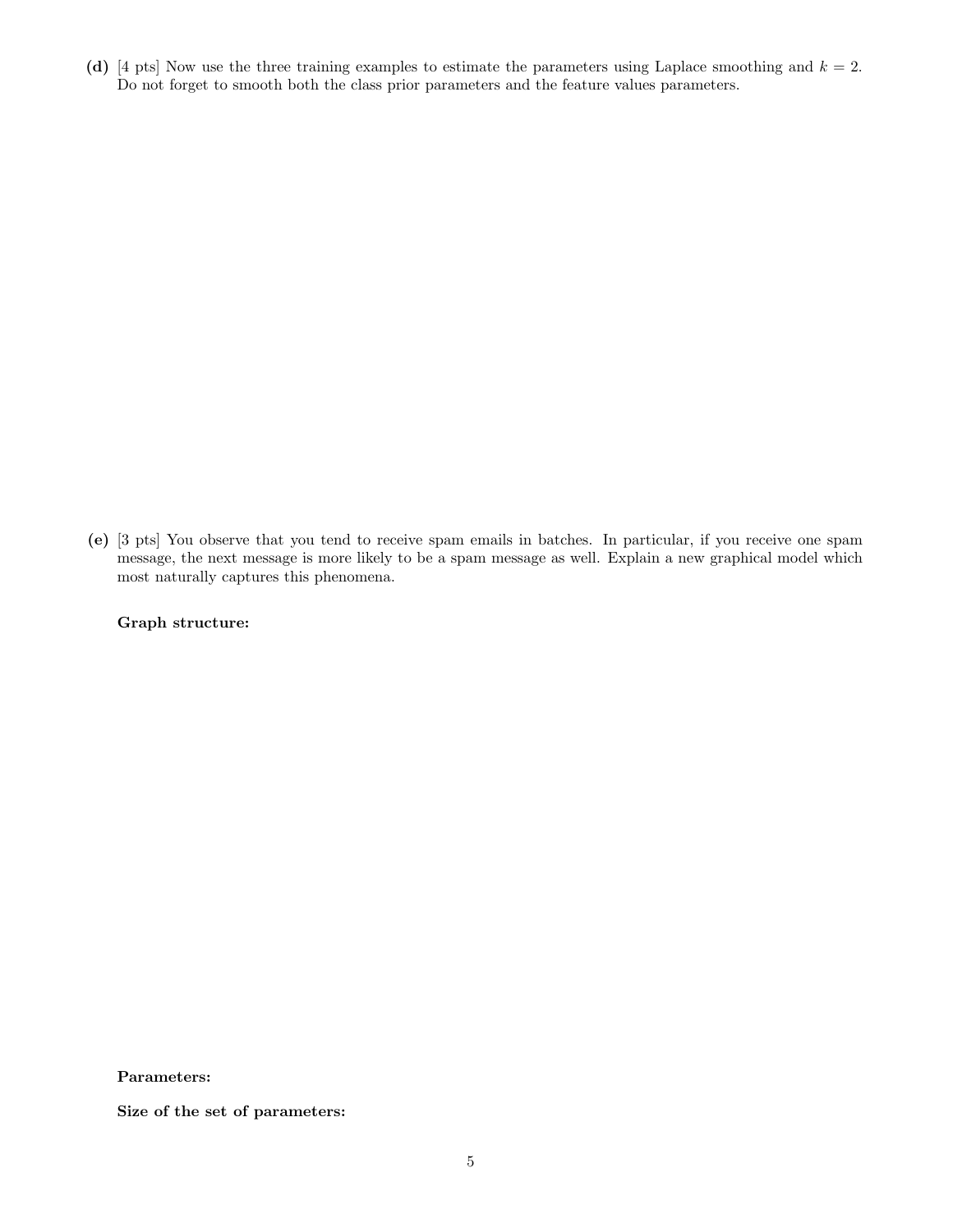# Q3. [15 pts] Hidden Markov Models

Consider the following Hidden Markov Model.

| T              | $\mathbf{r}$ |              | $\Lambda_t$ | $\Lambda_{t+1}$ | $Pr(X_{t+1})$<br>$ \Delta t $ |
|----------------|--------------|--------------|-------------|-----------------|-------------------------------|
| $\overline{ }$ | $\Lambda_2$  | $\mathbf{v}$ |             |                 |                               |
|                |              | 0.3          |             |                 | 0.6                           |
|                |              | ∩ 7<br>∪. ≀  |             |                 | U.ð                           |
|                |              |              |             |                 | . <u>. .</u>                  |

| $X_t$ | O+ | $Pr(O_t X_t)$ |
|-------|----|---------------|
| 0     |    | 0.9           |
| 0     | B  | 0.1           |
|       | А  | 0.5           |
|       | B  | 0.5           |

Suppose that  ${\cal O}_1 = A$  and  ${\cal O}_2 = B$  is observed.

(a) [3 pts] Use the Forward algorithm to compute the probability distribution  $Pr(X_2, O_1 = A, O_2 = B)$ . Show your work. You do not need to evaluate arithmetic expressions involving only numbers.

(b) [3 pts] Compute the probability  $Pr(X_1 = 1|O_1 = A, O_2 = B)$ . Show your work.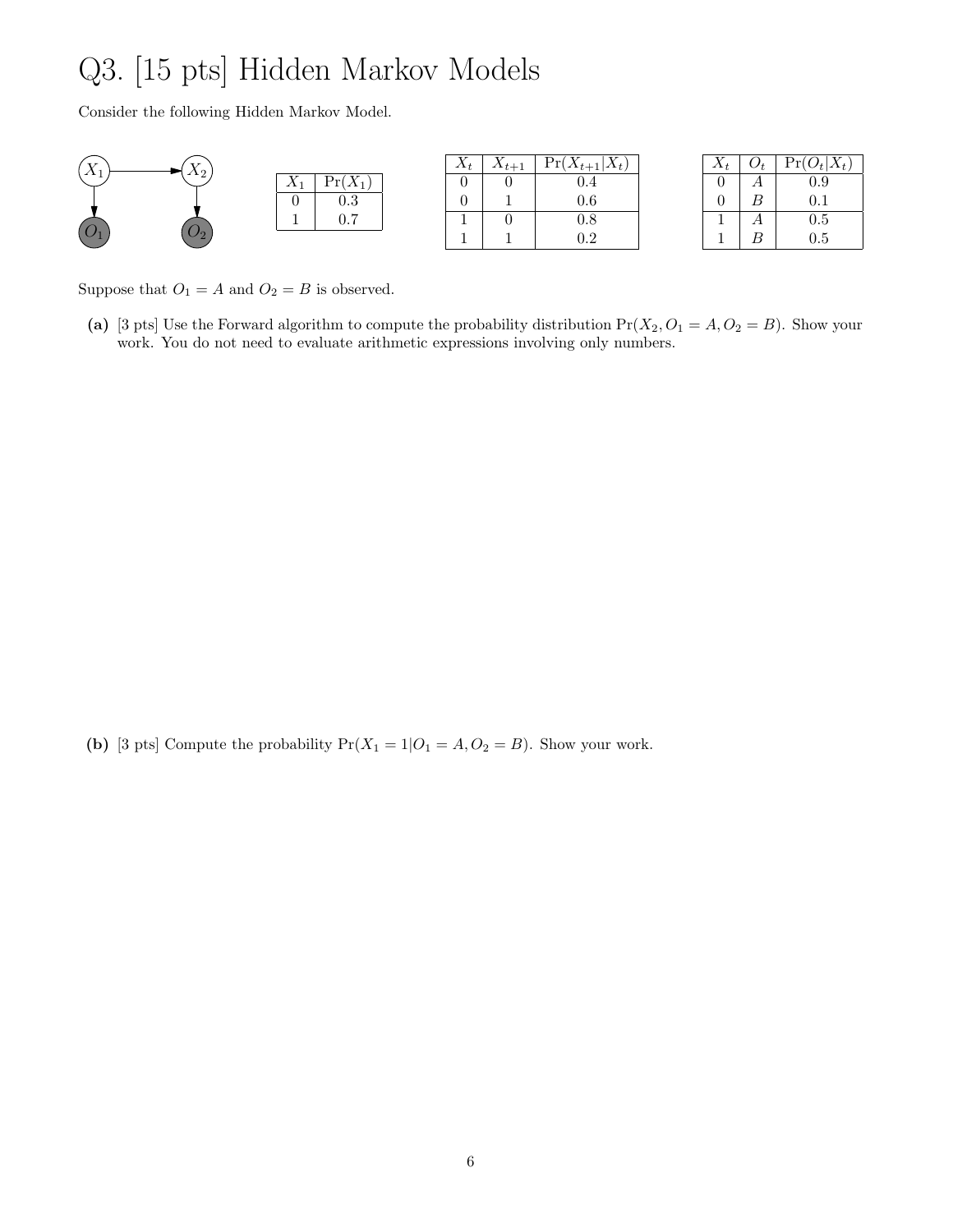For the next two questions, use the specified sequence of random numbers  $\{a_i\}$  generated independently and uniformly at random from  $[0, 1)$  to perform sampling. Specifically, to obtain a sample from a distribution over a variable  $Y \in \{0, 1\}$  using the random number  $a_i$ , pick  $Y = 0$  if  $a_i < Pr(Y = 0)$ , and pick  $Y = 1$  if  $a_i \ge Pr(Y = 0)$ . Similarly, to obtain a sample from a distribution over a variable  $Z \in \{A, B\}$  using the random number  $a_i$ , pick  $Z = A$  if  $a_i$  < Pr(Z = A), and pick Z = B if  $a_i \ge Pr(Z = A)$ . Use the random numbers  $\{a_i\}$  in order starting from  $a_1$ , using a new random number each time a sample needs to be obtained.

(c) [3 pts] Use likelihood-weighted sampling to obtain 2 samples from the distribution  $Pr(X_1, X_2|O_1 = A, O_2 = B)$ , and then use these samples to estimate  $E[\sqrt{X_1 + 3X_2}|O_1 = A, O_2 = B].$ 

| a <sub>1</sub>                                                                                                                    | $\begin{array}{cc} a_2 \end{array}$ | $a_3$ | $a_4$   $a_5$ | $a_6$ | $a_7$ | $a_8$ | a <sub>9</sub> |  |
|-----------------------------------------------------------------------------------------------------------------------------------|-------------------------------------|-------|---------------|-------|-------|-------|----------------|--|
| $\mid$ 0.134 $\mid$ 0.847 $\mid$ 0.764 $\mid$ 0.255 $\mid$ 0.495 $\mid$ 0.449 $\mid$ 0.652 $\mid$ 0.789 $\mid$ 0.094 $\mid$ 0.028 |                                     |       |               |       |       |       |                |  |

(d) [2 pts] [*true* or *false*] In general, particle filtering using a single particle is equivalent to rejection sampling in the case that there is no evidence. Explain your answer.

(e) [2 pts] [*true* or *false*] Performing particle filtering twice, each time with 50 particles, is equivalent to performing particle filtering once with 100 particles. Explain your answer.

(f) [2 pts] [*true* or *false*] Variable elimination is generally more accurate than the Forward algorithm. Explain your answer.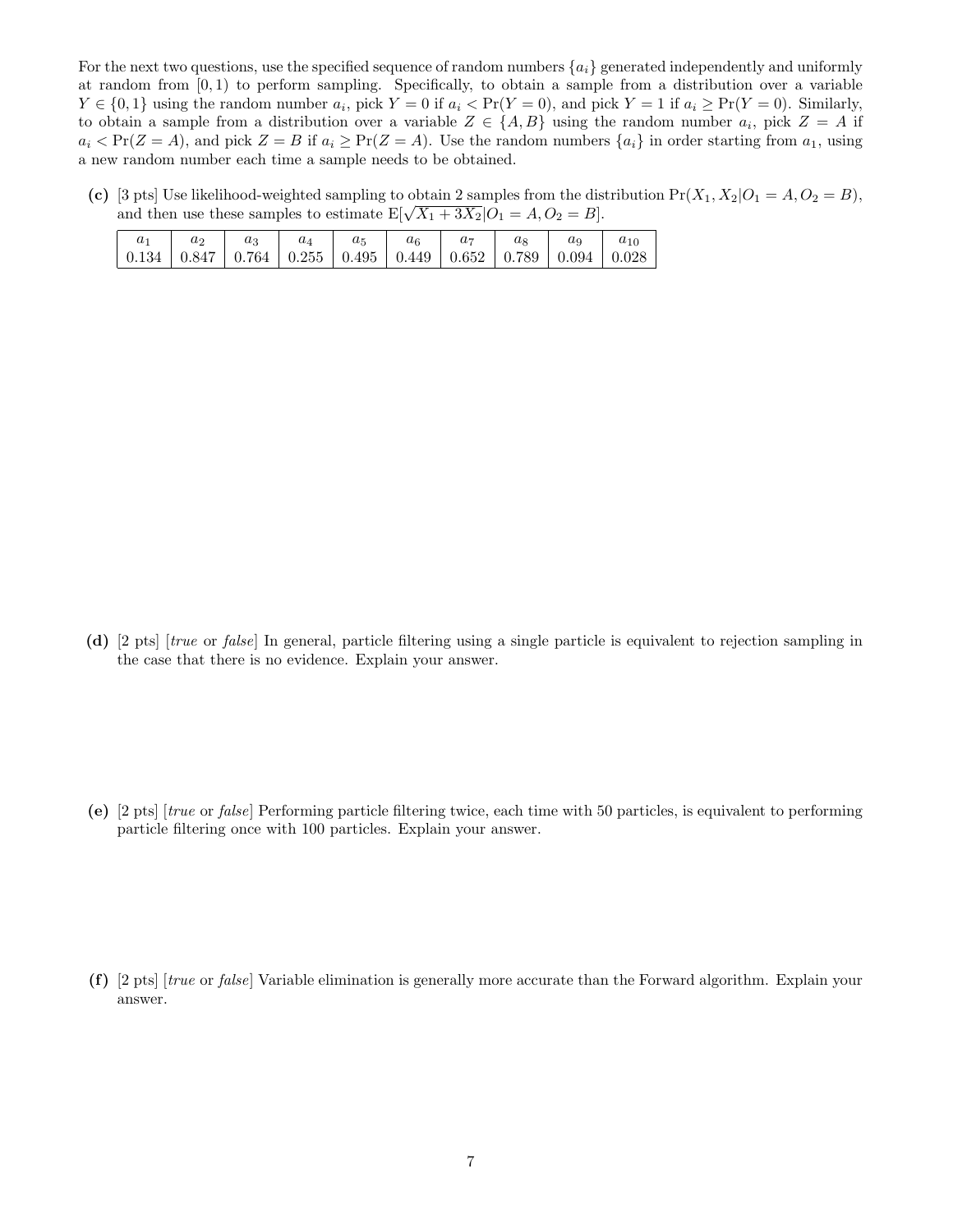### Q4. [13 pts] Machine Learning

- (a) [4 pts] Indicate which, if any, of the statements are correct, and explain your answer. Naive Bayes trained using maximum-likelihood parameter estimation
	- (i) is guaranteed not to perform worse on the test set if more features are added.
	- (ii) generally performs better on the training set if add-k smoothing is used.

(b) [2 pts] For data points that are *not* normalized (normalized means that for all data vectors  $x$ ,  $||x|| = 1$ ), we can implement nearest neighbor classification using the distance metric  $||x - y||$  defined between two data vectors x and y to determine the nearest neighbor of each test point. Given a kernel function  $K(x, y)$ , describe how to implement a kernelized version of this algorithm.

*Hint*: A kernel function  $K(x, y)$  is a function that computes the inner product of the vectors x and y in another (typically higher dimensional) space, i.e.:  $K(x, y) = \phi(x) \cdot \phi(y)$  The kernel function usually uses an efficient shortcut for the above expression and does not compute  $\phi(x)$  and  $\phi(y)$  which could be inefficient or even impossible. Our goal is to compute  $d(x, y) = ||\phi(x) - \phi(y)||$  without actually using the projection function  $\phi$ but just using the kernel function. Notice that for a pair of vectors a and b,  $||a - b||^2 = (a - b) \cdot (a - b)$ .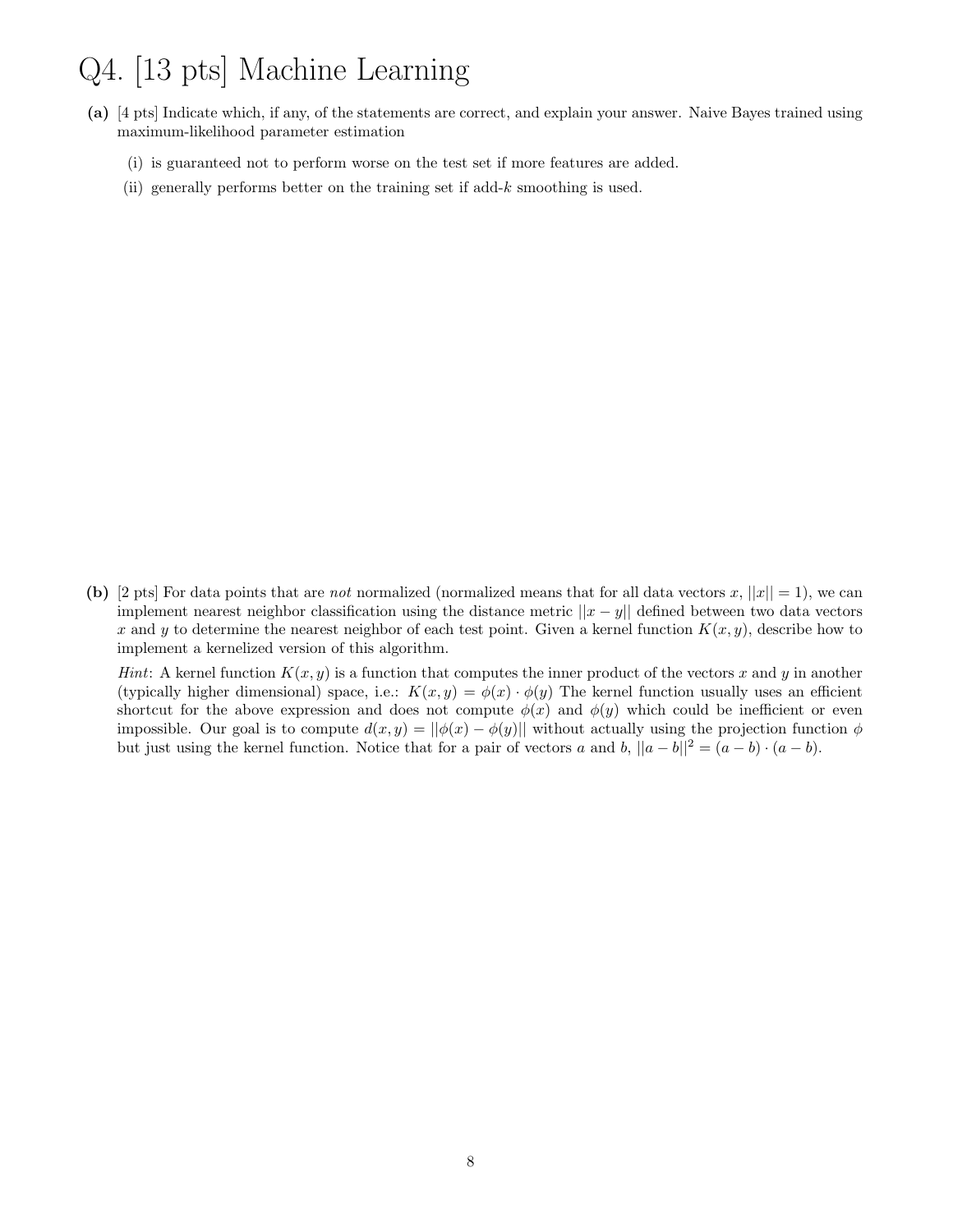- (c) [2 pts] Indicate which, if any, of the statements are correct, and explain your answer. Assuming a linearly separable dataset, Support Vector Machines typically:
	- (i) when evaluated on the training set, achieve higher accuracy than Perceptrons.
	- (ii) when evaluated on the test set, achieve higher accuracy than Perceptrons because SVMs can be used with kernels.

(d) [3 pts] Consider the problem of detecting human faces in images of larger scenes that may contain one or more faces, or no faces at all. The specific goal is to identify the *location and size* of each face in an image, rather than merely determining *whether* a face is present in the image. Suppose you are given as training data a set of images in which all of the faces have been labeled (specified as a list of pixel positions for each face). Describe one approach to solving this problem using *binary classification* machine learning. Specify what will serve as training examples for the binary classification algorithm, and how the binary classifier can be used to detect faces in new images. You don't need to specify the specific features or classification algorithm to use.

(e) [2 pts] [*true* or *false*] In the case of a binary class and all binary features, Naive Bayes is a linear classifier. *Briefly* justify your answer.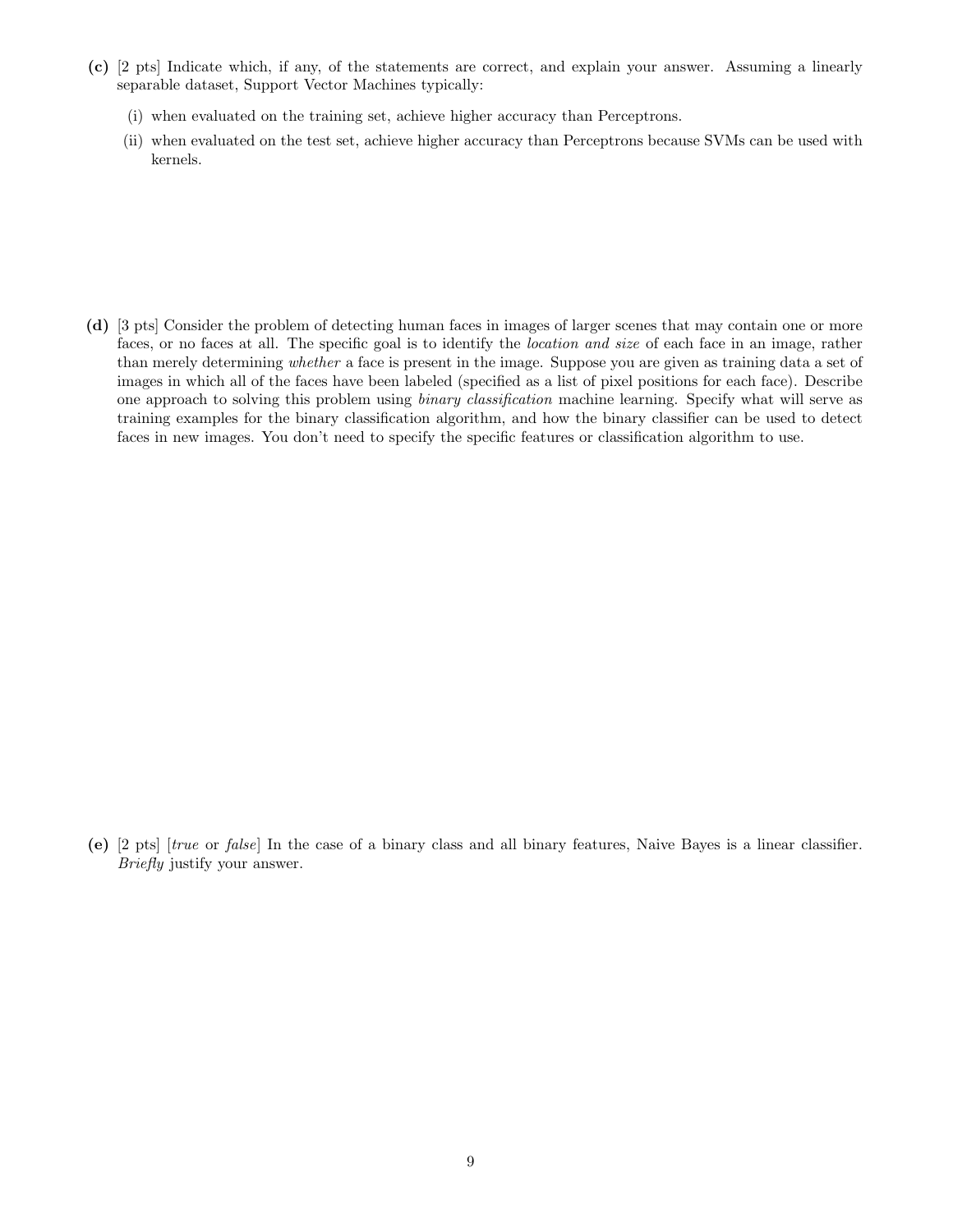### Q5. [10 pts] Markov Decision Processes

(a) In the standard MDP formulation, we define the utility of a state-action sequence to be the sum of discounted rewards obtained from that sequence, i.e.

$$
U_{+}(s_0, a_0, s_1, \ldots, a_n, s_n) = \sum_{i=0}^{n-1} \gamma^i R(s_i, a_i, s_{i+1}),
$$

and the goal is to obtain a policy that maximizes the expected utility of the resultant state sequence. Under this utility function, the optimal policy depends only on the current state and not on any previous states or actions.

Suppose that we redefine the utility of a state-action sequence to be the *maximum* reward obtained from that sequence, i.e.

$$
U_{\max}(s_0, a_0, s_1, \ldots, a_n, s_n) = \max_{i=0}^{n-1} R(s_i, a_i, s_{i+1}).
$$

We still wish to obtain a policy that maximizes the expected utility of the resultant state sequence.

(i) [3 pts] Show by way of a counter-example that with this modified utility function, the optimal policy does not depend only on the current state.

(ii) [7 pts] Suppose you are given an arbitrary MDP  $M = (S, A, T, R)$  with the *modified utility function*  $U_{\text{max}}$ , where S denotes the state set, A denotes the action set,  $T(s, a, s')$  denotes the transition probability function, and  $R(s, a, s')$  denotes the reward function. Define a corresponding MDP  $M' = (S', A', T', R', \gamma')$ with the property that the optimal policy for M' under the standard utility function  $U_+$  specifies the optimal policy for M under the modified utility function  $U_{\text{max}}$ .  $S' =$ 

 $A' =$ 

Transition function:

Reward function: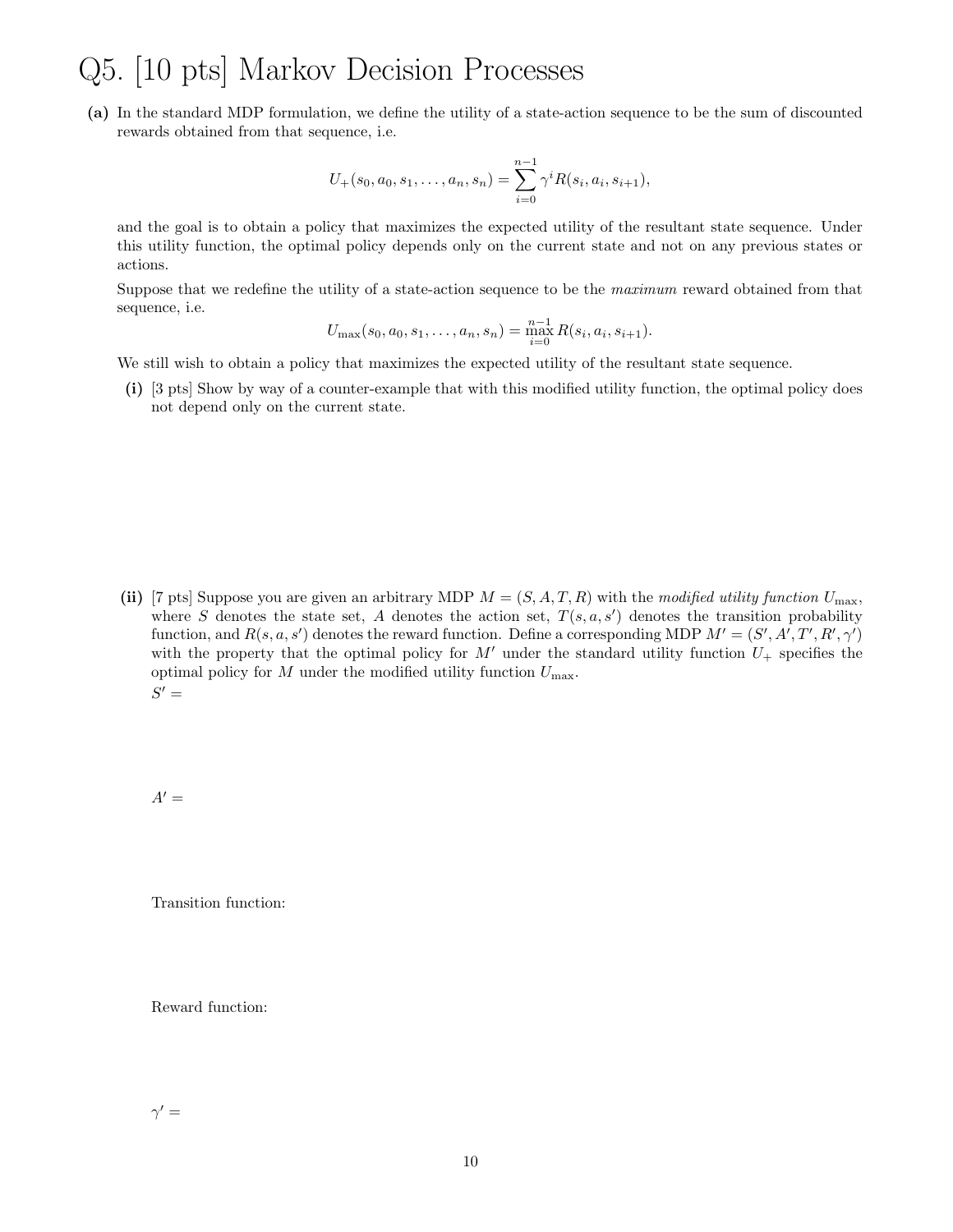### Q6. [19 pts] Short answer

Each true/false question is worth 1 point. Leaving a question blank is worth 0 points. Answering incorrectly is worth  $-1$  point.

- (a) If  $h_1(s)$  and  $h_2(s)$  are two consistent  $A^*$  heuristics, then
	- (i) [*true* or *false*]  $h(s) = \frac{1}{2}h_1(s) + \frac{1}{2}h_2(s)$  must also be consistent.
	- (ii) [*true* or *false*]  $h(s) = \max(h_1(s), h_2(s))$  must also be consistent.
	- (iii) [*true* or *false*]  $h(s) = min(h_1(s), h_2(s))$  must also be consistent.
- (b) Assume we want to solve two search problems, which share the search graph (and associated step costs) and the start state, but the goal state (and heuristic) are different. Let  $h_1$  and  $h_2$  be the heuristics for goals  $G_1$ and  $G_2$  respectively.
	- (i) [*true* or *false*] If  $h_1$  and  $h_2$  are consistent, we can run A\* graph search with a heuristic  $h(s) = \min(h_1(s), h_2(s))$ and find solutions to both problems by simply running the search until both  $G_1$  and  $G_2$  have been popped from the queue.
	- (ii)  $[true \text{ or } false]$  If  $h_1$  and  $h_2$  are consistent, we can first run A\* graph search for  $G_1$ . While doing so we can cache all pathcost(s) values popped from the queue and use them to initialize the search queue for  $G_2$ . This will result in the search for  $G_2$  finding the optimal solution.
		- *A B C F D E*

(c) In the Bayes Net to the right, which of the following conditional independence assertions are true?

- (i)  $[true \text{ or } false]$   $A \perp \!\!\!\perp E$
- (ii)  $[true \text{ or } false]$  B  $\perp \!\!\! \perp C \mid A$
- (iii)  $[true \text{ or } false]$   $F \perp \!\!\! \perp C | A$
- (iv)  $[true \text{ or } false]$   $B \perp \!\!\! \perp C | A, E$
- (d) In variable elimination,
	- (i) [*true* or *false*] the ordering of variables in variable elimination affects the maximum factor size generated by at most a factor of two.
	- (ii) [*true* or *false*] the size of factors generated during variable elimination is upper-bounded by twice the size of the largest conditional probability table in the original Bayes net.
	- (iii) [*true* or *false*] the size of factors generated during variable elimination is the same if we exactly reverse the elimination ordering.
- (e) Consider two particle filtering implementations:

#### Implementation 1:

Initialize particles by sampling from initial state distribution and assigning uniform weights.

- 1. Propagate particles, retaining weights
- 2. Resample according to weights
- 3. Weight according to observations

Implementation 2:

Initialize particles by sampling from initial state distribution.

- 1. Propagate unweighted particles
- 2. Weight according to observations
- 3. Resample according to weights
- (i) [*true* or *false*] Implementation 2 will typically provide a better approximation of the estimated distribution than implementation 1.
- (ii) [*true* or *false*] If the transition model is deterministic then both implementations provide equally good estimates of the distribution.